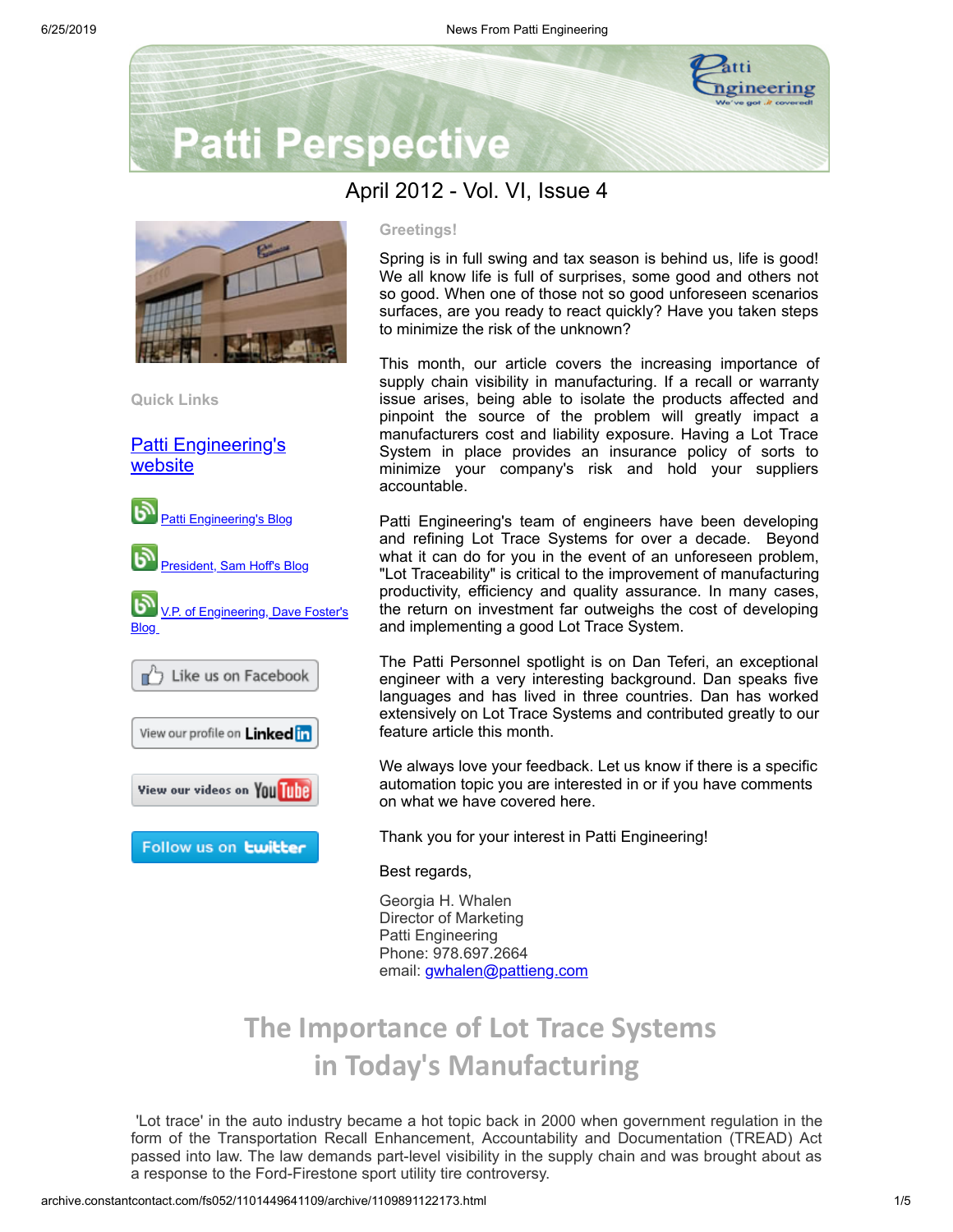#### 6/25/2019 News From Patti Engineering



In the case of the Ford-Firestone incidents, failures all involved tread separation - the tread peeling off followed often by tire disintegration. If that happened when the vehicle was running above a certain speed, there was a high likelihood of the vehicle leaving the road and rolling over. Many rollovers caused serious injury and even death; it was estimated that over 250 deaths and more than 3,000 serious injuries resulted

from these failures.

While the initial cost to auto manufactures to implement part traceability was a daunting financial and time-consuming task, one could argue the gains in supply chain efficiencies and the ability to isolate a problem and quickly respond to warranty claims and recalls have had a substantial long term savings impact. Outside of the realm of the auto industry, other manufactures could benefit from implementing lot trace applications. Return on investment includes product quality assurance and supply chain visibility and accountability.

In fact, there is a new food safety law known as the FDA Food Safety Modernization Act (FSMA), the most sweeping reform of food safety regulation in many decades, which will be impacting food manufacturers in the same way the auto manufacturers were impacted back in 2000. History repeated itself here. Similar to the Ford-Firestone incidents, the 2009 recall of peanut products from Peanut Corporation of America was the catalyst for the new food industry regulations. Besides the human cost with nine deaths and hundreds that became sick after eating the contaminated peanut products, there are reports the financial losses have topped \$1 billion.

A lot traceability system enables a manufacturer to automate the tracking of the composition of their product through the entire production process. From the purchased lots from suppliers to finished product shipped to the customer. Essentially, a lot trace system (LTS) creates an accurate genealogy of the products composition.

Patti Engineering has been designing and refining Lot Trace Systems from the initial implementation of the TREAD Act back in 2000. To meet the new government regulations, we have designed and implemented LTS applications in plants in the US, Canada, Mexico and China for various clients in the automotive industry.

Patti Engineering collaborates with clients on system architecture and data structure requirements for their manufacturing execution system (MES) applications operating in the space between the front office information technology (IT) and plant floor operations. The LTS application is just one part of the overall manufacturing execution system which we customize to provide our clients with the manufacturing and production intelligence needed to translate manufacturing data into actionable intelligence for decision makers.

ICONICS is one of our technology partners which we have extensive experience with the development of customized, user-friendly LTS applications as part of an overall MES solution. Our solutions have been implemented in manufacturing facilities building engines, transmissions and car interior parts. From an engineer's perspective, the following overview gives more detail related to the ICONICS based LTS application developed by Patti Engineering.

# **Patti Engineering Lot Trace System Overview**

The LTS applications was developed using VB.NET and it runs in work stations located along the production line tracing critical build data such as serial numbers of each part creating an accurate genealogy of the final products composition. ICONICS Genesis 32 and the BizViz products including graphworks, alarmworks, dataworks and reportworks were used to create the robust tracking system. The LTS is designed to interface with different hardware and software systems such as: PLC's, scanners, databases, and label-printers.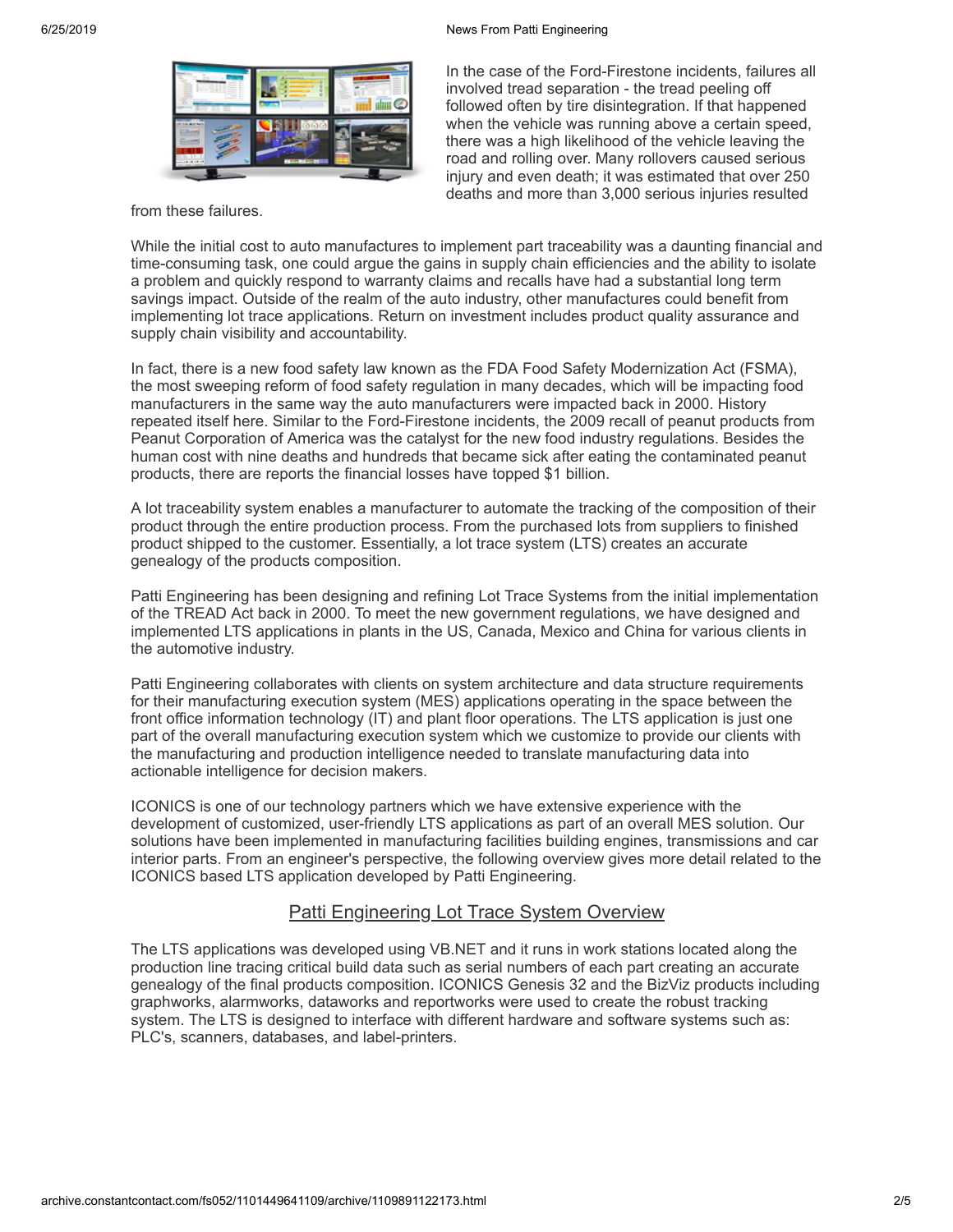

The LTS cycle consist of the following:

- It monitors a PLC bit to find out if the product has arrived at the work station
- When the item arrives in position, LTS reads the PLC register to retrieve the serial number and build code assigned to the finished product - alternatively it also monitors a scanner port to get a scan
- Once the serial number is obtained, the LTS prompts the operator to scan the part number of the components being assembled - multiple components can be scanned within the same station
- It then proceeds to verify the validity of obtained scan against the stored configuration containing the requirement, such as the part number correct format, expected length of characters, duplication errors (i.e. part number not previously used)
- If all conditions are satisfied, the LTS stores the data into a database system located on a server to complete the cycle the LTS, sends a "Release as Pass" signal to the PLC controlling the line
- Upon any error, operators are prompted to take corrective action

Some of the characteristics of the LTS system are:

- Versatility
	- LTS can communicate with different kind of PLCs SLC, PLC5, Contrologix, Micrologix
	- LTS can obtain scans from different kind of scanners ( Symbol, Intermec, 2d barcodes, fixed and manual scanners)
	- It provides an interface to modify scanned data to fit specific data modification (parse out the scanned data to remove or add more characters)
	- o It can communicate with different database systems: Microsoft SQL Server, Oracle and **Progress**
	- LTS can interface with Intermec printers to generate labels that can be used for verification purpose down the line
- User Friendly
	- o It provides step by step easy to follow instructions to the operators
	- Highly graphic and provides intuitive configuration tools
	- It provides clear error messages and offers possibility for recovering from an error by either repeating the scan or resetting the cycle
	- It provides easily accessible, daily generated log files containing relevant steps performed during the cycle
- Secure and Dependable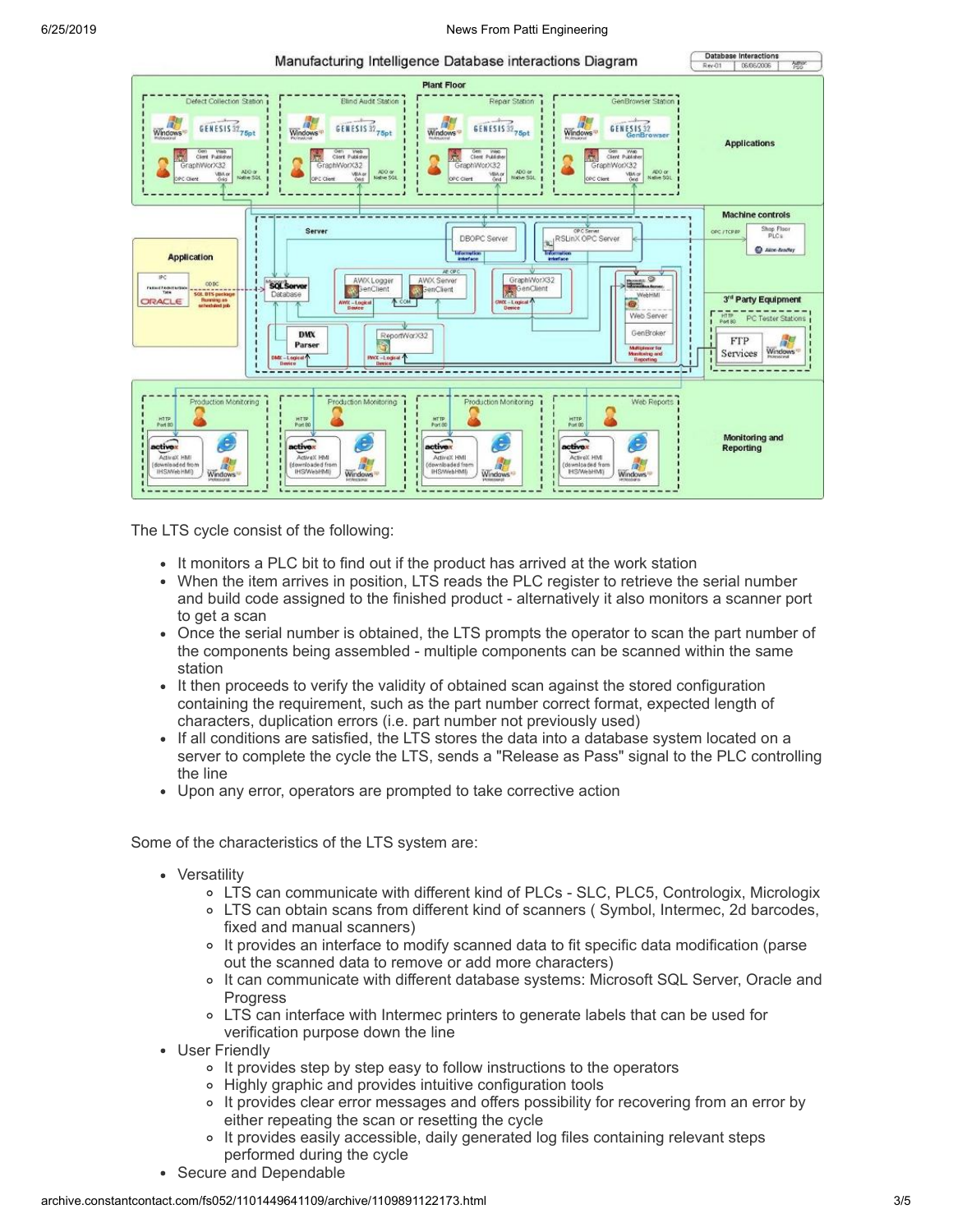### 6/25/2019 News From Patti Engineering

- The system can run in "Buffer Mode" following network issues and is able to upload buffered data into the server upon restoration of the network
- LTS can be run in manual mode if communication to PLC fails
- o It has manual data entry system in case scanners malfunction
- It runs automatic backup to the server saving configuration data, initialization parameters as a contingency plan following a machine failure and the system can easily be restored by replacing the machine

In conclusion, "Lot Traceability" is critical to the improvement of manufacturing productivity, efficiency and quality assurance. The Lot Trace System application was initially developed by Patti Engineering in 2000 and has been continually improved over the last decade. In addition to application development and implementation, Patti Engineering provides clients with 24/7/365 support service.

For more information on Lot Trace Systems and how they may benefit your manufacturing facility, contact Patti Engineering for a free initial consultation.

*Phone: 1-800-852-0994 (US Only)*



# **Patti Personnel - Dan Teferi**



Dan Teferi

This month our spotlight is on Senior Engineer, Dan Teferi. Dan joined Patti Engineering in 2001 and has been involved in many challenging projects developing controls and shop-floor applications for clients including Comau Pico, Android Industries, JL Automotive and JCI.

For the last seven years, Dan has been part of Patti Engineering team working for the MIRA project (Manufacturing, Intelligence, Reporting Application) commissioned by Johnson Controls Inc, a leading supplier of automotive interior systems and electronics.

MIRA provides standardized shop-floor processes designed to improve manufacturing productivity and efficiency and enhance quality assurance. Dan has been instrumental in developing front-end and server applications, launching new plants and continually upgrading our software packages to meet customer requirements and expectations.

President of Patti Engineering, Sam Hoff commented the value Dan brings to our engineering

team, "Dan is an excellent engineer and a great communicator. We can always count on Dan to do whatever is necessary get the job done to the highest of standards."

To compliment his engineering talent, Dan has a very interesting life story. He is fluent in five languages and has lived in three countries. Originally from Eritrea, a nation of four million people in East Africa, Dan moved to Rome, Italy in his youth where he completed part of his elementary and high school years. He graduated as an Electrical Engineer in 1998, from Ryerson University in Toronto